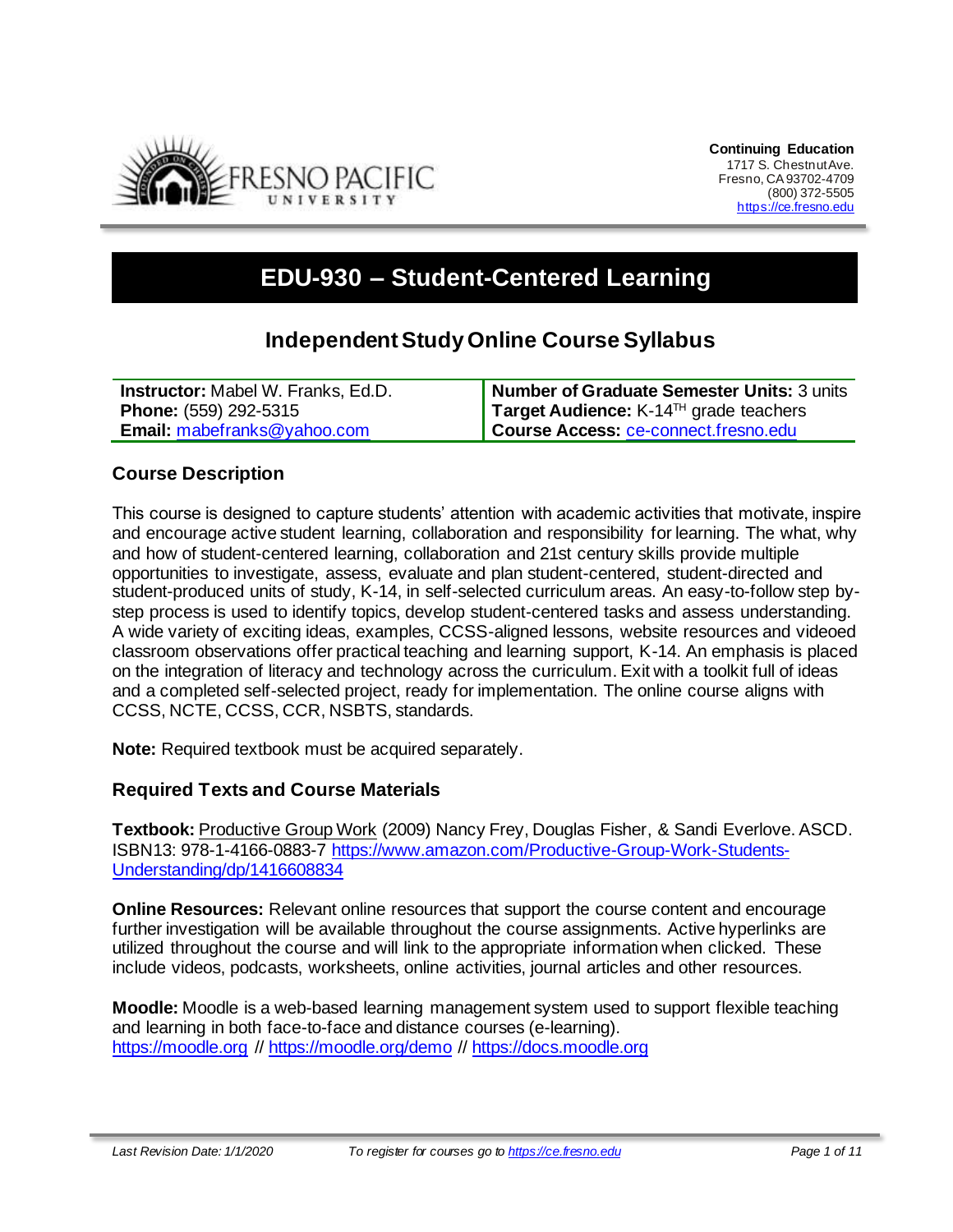# **Course Dates**

Self-paced; students may enroll at any time and take up to one year, from the date of registration, to complete assignments. Students may complete assignments in no less than three weeks for a 3 unit course (one week per unit).

### **National Standards Addressed in This Course**

#### **National Board for Professional Teaching Standards (NBPTS)**

[\(http://www.nbpts.org/standards-five-core-propositions/\)](http://www.nbpts.org/standards-five-core-propositions/)

First published in 1989 and updated in 2016, *[What Teachers Should Know and Be Able to Do](http://www.accomplishedteacher.org/)* articulates the National Board's Five Core Propositions for teaching. The Five Core Propositions comparable to medicine's Hippocratic Oath — set forth the profession's vision for accomplished teaching. Together, the propositions form the basis of all National Board Standards and the foundation for National Board Certification. Course assignments have been designed so students can demonstrate excellence against these professional teaching standards whenever possible.

- Proposition 1: Teachers are committed to students and their learning
- Proposition 2: Teachers know the subject they teach and how to teach those subjects to students
- Proposition 3: Teachers are responsible for managing and monitoring student learning
- Proposition 4: Teachers think systematically about their practice and learn from experience
- Proposition 5: Teachers are members of learning communities

#### **National Educational Technology Standards for Teachers (NETS-T)**

[\(http://www.iste.org/docs/pdfs/nets-t-standards.pdf?sfvrsn=2\)](http://www.iste.org/docs/pdfs/nets-t-standards.pdf?sfvrsn=2)

Effective teachers model and apply the NETS·S as they design, implement, and assess learning experiences to engage students and improve learning; enrich professional practice; and provide positive models for students, colleagues, and the community. NETS-T standards addressed in this course include:

- 1. Facilitate and inspire student learning and creativity
- 2. Design and develop digital age learning experiences and assessments
- 3. Model digital age work and learning
- 4. Promote and model digital citizenship and responsibility
- 5. Engage in professional growth and leadership

#### **Common Core State Standards (CCSS)** [\(www.corestandards.org\)](http://www.corestandards.org/)

The Common Core State Standards provide a consistent, clear understanding of what students are expected to learn, so teachers know what they need to do to help them. The standards are designed to be robust and relevant to the real world, reflecting the knowledge and skills that our young people need for success in college and careers. With American students fully prepared for the future, our communities will be best positioned to compete successfully in the global economy

This course references and integrates the Common Core Standards to:

- Create an understanding and acquire knowledge about the standards and how they apply to teaching and learning in the 21st Century
- Apply and assess a wide range of strategies aligned with the standards to comprehend, interpret, evaluate information to create new meaning.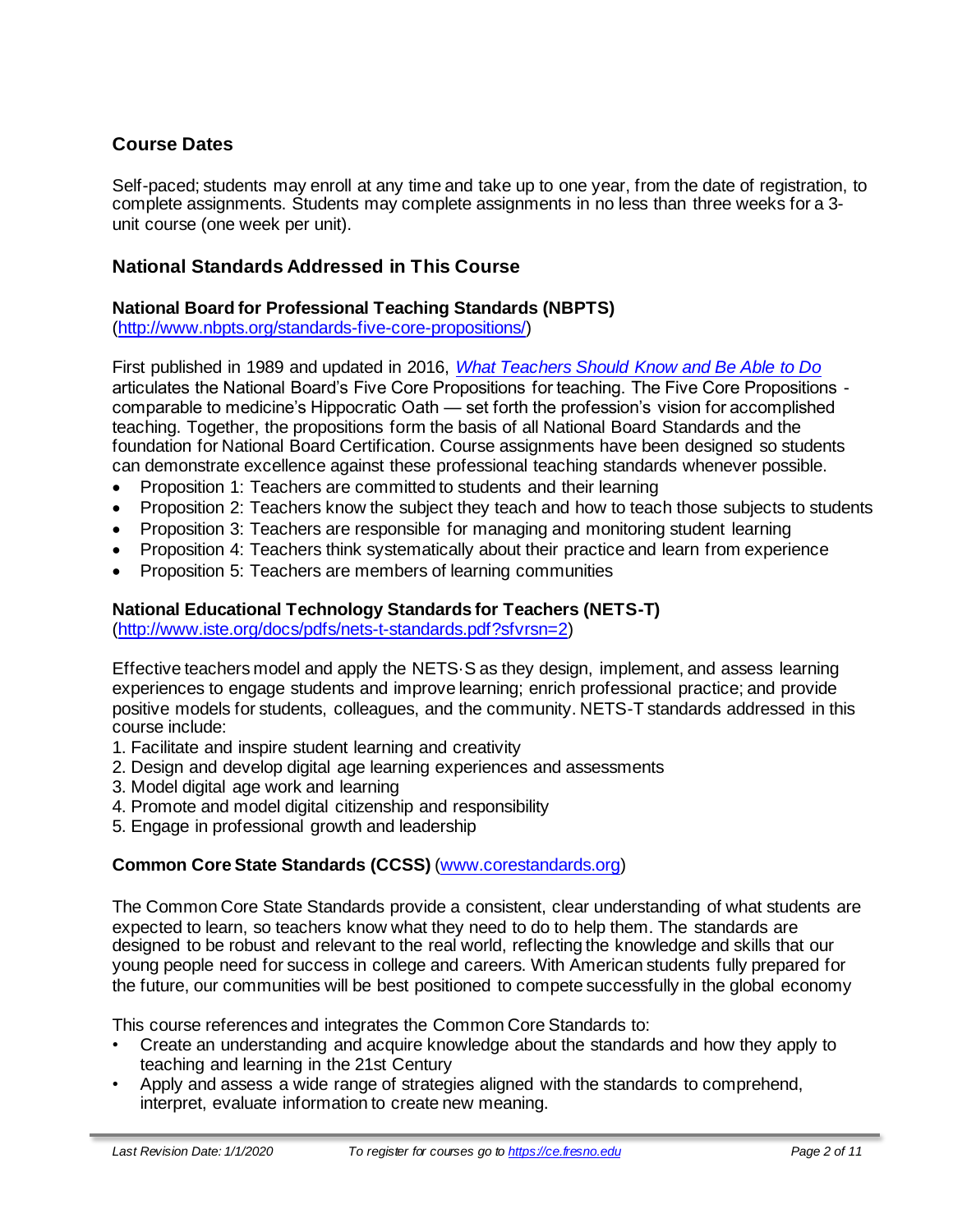• Conduct research and generate ideas related to the new Common Core Standards (CCSS) and to the College and Career Readiness Anchor Standards (CCR).

#### **Common Core Language Arts (K-5) and Literacy Standards (6-12) addressed in course assignments include:**

- Reading for Literature: RL 1-9
- Reading for Information: RI 1-10
- Writing: W 1-9
- Speaking and Listening: SL 1-6
- Language Standards: L1-6

#### **Students may elect to focus on CC History/Social Science Standards that may include, but will not be limited to:**

- History/Social Science: RH 1-10
- Science/Technical Subjects: RST 1-10

#### **Common Core Math Standards. Students may elect to focus on CCSS K-8 Math Standards that may include, but are not limited to:**

• OA 1-4, 8-9, RP 1-3; NS 2-7, MD 2-4, MD 7-10, EE 1-9; SP 1-5; G 1-5, NF 1-7;

#### **CCSS High School Math Standards may include, but are not limited to:**

• NQ 1-3, Algebra: N.CN 1-5, NC 1-6, SSE 1-3, PR 1- 4; CED 1-4; RE 1-3; Geometry: CO 1-4, MD 1-3, PE 1-3.

#### **Continuing Education Program Student Learning Outcomes**

| CE1             | Demonstrate proficient written communication by articulating a clear focus,<br>synthesizing arguments, and utilizing standard formats in order to inform and<br>persuade others, and present information applicable to targeted use.                                    |
|-----------------|-------------------------------------------------------------------------------------------------------------------------------------------------------------------------------------------------------------------------------------------------------------------------|
| CE <sub>2</sub> | Demonstrate comprehension of content-specific knowledge and the ability to apply it<br>in theoretical, personal, professional, or societal contexts.                                                                                                                    |
| CE <sub>3</sub> | Reflect on their personal and professional growth and provide evidence of how such<br>reflection is utilized to manage personal and professional improvement.                                                                                                           |
| CE4             | Apply critical thinking competencies by generating probing questions, recognizing<br>underlying assumptions, interpreting and evaluating relevant information, and<br>applying their understandings to the professional setting.                                        |
| CE <sub>5</sub> | Reflect on values that inspire high standards of professional and ethical behavior as<br>they pursue excellence in applying new learning to their chosen field.                                                                                                         |
| CE <sub>6</sub> | Identify information needed in order to fully understand a topic or task, organize that<br>information, identify the best sources of information for a given enquiry, locate and<br>critically evaluate sources, and accurately and effectively share that information. |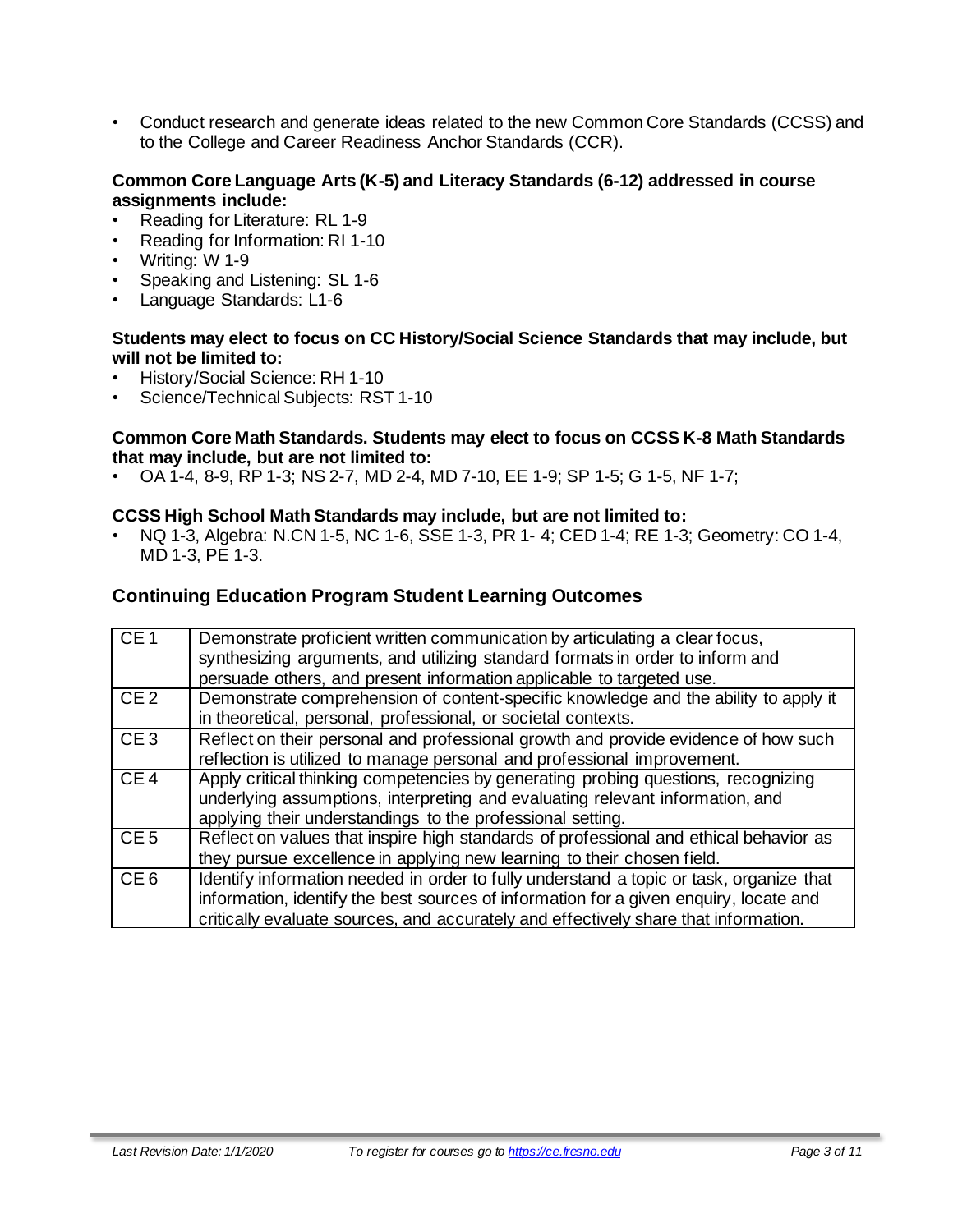# **Student Learning Outcomes (SLOs) for This Course**

|    | <b>Student Learning Outcomes for This Course</b><br>By the end of this course student will be able to:                                                                                                                                                                      | <b>National Standards</b><br><b>Addressed in This</b><br>Course* | <b>Continuing</b><br><b>Education Program</b><br><b>Student Learning</b><br><b>Outcomes</b><br>Addressed** |
|----|-----------------------------------------------------------------------------------------------------------------------------------------------------------------------------------------------------------------------------------------------------------------------------|------------------------------------------------------------------|------------------------------------------------------------------------------------------------------------|
|    | 1. Synthesize and create new knowledge about<br>student-centered learning, conditions for<br>learning, and 21st Century skills                                                                                                                                              | NBPTS 1, 3, 4, 5, 6,<br>$\prime$                                 | CE 1, 2, 4, 6                                                                                              |
|    | 2. Critically read a variety of materials to build<br>background knowledge on student-centered<br>learning and characteristics of the digital student,<br>21st C. skills and CCSS                                                                                           | NBPTS 1, 3, 4, 5, 6,                                             | $CE$ 2, 5                                                                                                  |
|    | 3. Discuss the role student-centered activities play<br>in learning and student academic success,<br>including second language learners and<br>students of poverty                                                                                                          | NBPTS 1, 3, 4, 5, 6,                                             | CE 2, 4                                                                                                    |
|    | 4. Explain and apply research as it relates to critical<br>thinking, creative thinking, problem solving,<br>collaboration and communication.                                                                                                                                | NBPTS, 3, 4, 6, 7                                                | CE 1, 2, 4, 6                                                                                              |
|    | 5. Reflect on prior learning experiences to make<br>connections between problem solving, critical<br>thinking, reading, writing, speaking, listening,<br>learning and development of 21st C. CCR skills.                                                                    | <b>NBPTS 1, 6, 7</b>                                             | CE 1, 2, 3, 4                                                                                              |
|    | 6. Use a variety of resources, including technology<br>and on-line resources to gather and synthesize<br>ideas and information related to student-<br>centered learning.                                                                                                    | NBPTS 6, 7                                                       | CE 4, 6                                                                                                    |
|    | 7. Exhibit through writing an understanding of<br>student-centered learning, relevancy and respect<br>for diverse learning                                                                                                                                                  | NBPTS 1, 4, 5, 7                                                 | CE 1, 2, 4, 5                                                                                              |
|    | 8. Demonstrate an understanding of the<br>importance student-centered learning plays in<br>academic success and apply a range of<br>strategies that support application of problem<br>solving, critical thinking, collaboration,<br>technology and communication skills     | NBPTS 1, 3, 4, 5, 6,                                             | CE 1, 2, 6                                                                                                 |
| 9. | Identify how the digital native, 21st Century work<br>skill needs and the growth of online learning<br>intersect to impact education in the United<br>States.                                                                                                               | NBPTS 1, 4, 5, 7                                                 | CE 4, 5, 6                                                                                                 |
|    | 10. Develop a student-centered unit of study or<br>project that emphasizes problem solving, critical<br>thinking, research, collaboration, communication<br>and technology skills and differentiates<br>approaches to learning to meet the needs of<br>individual students. | NBPTS 1, 3, 4, 5, 6,<br>$\prime$                                 | CE 1, 2, 3, 4, 5, 6                                                                                        |

\* Please refer to the section on **National Standards Addressed in This Course**

\*\* Please refer to the section on **Continuing Education Program Student Learning Outcome**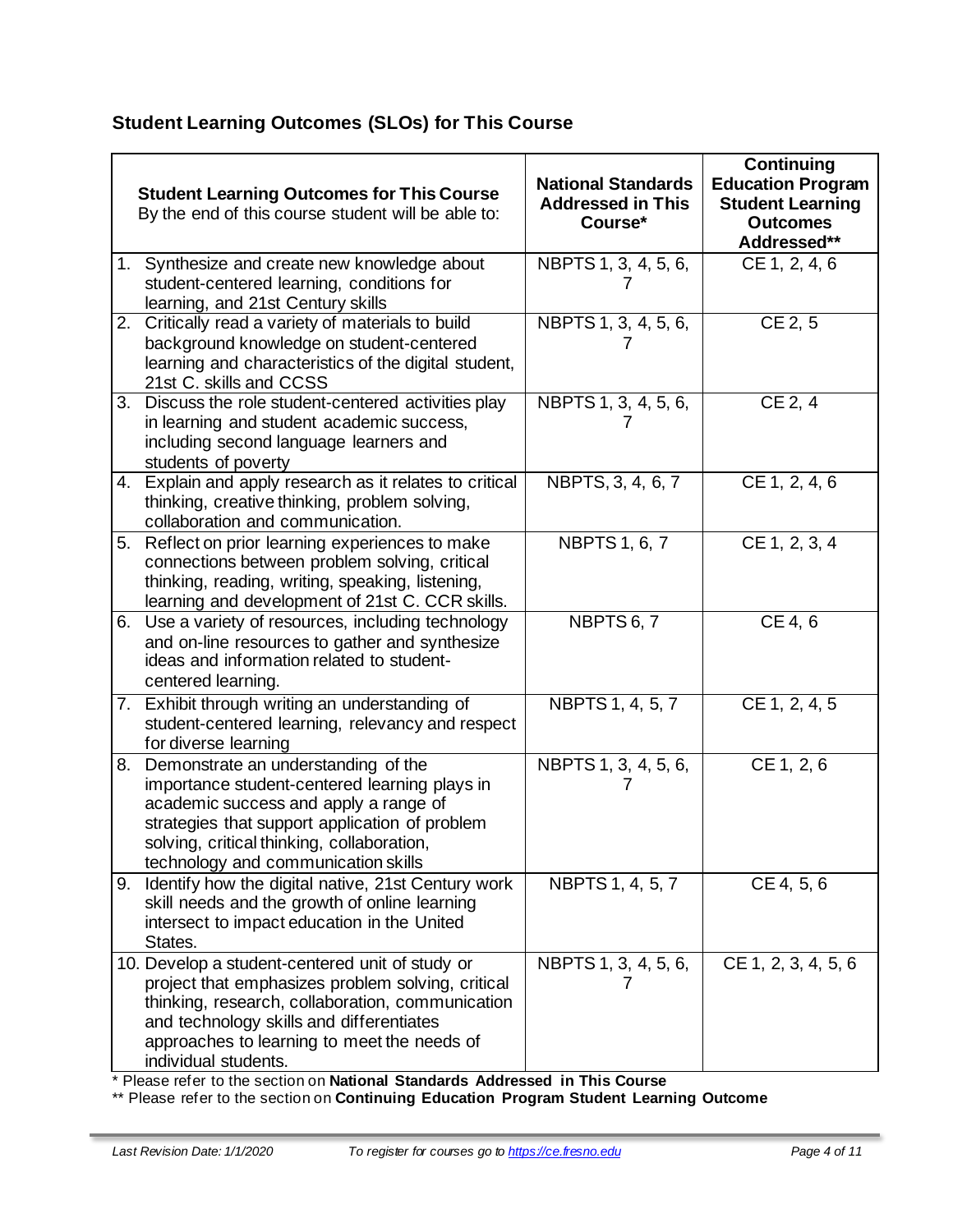# **Topics, Assignments, and Activities**

| <b>Module</b><br><b>Module Assignments and Activities</b><br><b>Module Title</b> |                                                                                                                                                                                                                                                                                                                                                                                                                          | <b>Points</b><br><b>Possible</b><br>for Each<br><b>Assignment</b> |
|----------------------------------------------------------------------------------|--------------------------------------------------------------------------------------------------------------------------------------------------------------------------------------------------------------------------------------------------------------------------------------------------------------------------------------------------------------------------------------------------------------------------|-------------------------------------------------------------------|
| <b>Welcome Module</b>                                                            | Introduction video<br>$\bullet$<br><b>Course Syllabus</b><br>$\bullet$<br>Introduce Yourself Forum<br>$\bullet$<br><b>Moodle Online Tutorial</b>                                                                                                                                                                                                                                                                         | 10 pts                                                            |
| Module $1 -$<br><b>Preparing Students</b><br>for the 21st Century                | Activities:<br>$\bullet$<br>• View 21st C. Work Skills videos<br>• Read Preparing 21st C Students for a Global Society,<br>pp. 1-6<br>Assignments:<br>• 1.1: 21st Cent-Ready Students (Forum)<br>• 1.2: 4C Skills and Strategies                                                                                                                                                                                         | 10 pts<br>15 pts                                                  |
| Module $2 -$<br><b>Making Connections</b>                                        | Activities:<br>$\bullet$<br>• Read How Student Centered Is Your Classroom?<br>• Read Productive Group Work, Introduction Read,<br>Preparing 21st C Students for a Global Society,<br>Collaboration, pp19-23<br>Assignments:<br>• 2.1: Relationship between CCSS, SCL and<br><b>Collaborative Learning</b><br>• 2.2: Role of Teacher-Director/Facilitator<br>. 2.3 Whole Class vs Small Group Learning                    | 15 pts<br>15 pts<br>15 pts                                        |
| Module $3 -$<br>Setting the Stage for<br><b>Purposeful Learning</b>              | <b>Activities:</b><br>$\bullet$<br>• View Carol Dweck's video Mindset I<br>• Read Productive Group Work, Chapter 1<br>• View Determining the Central Idea of a Text<br>• View Adapting Actions with Lesson<br>• View Norms, Procedures, Structures<br>Assignments:<br>٠<br>• 3.1: Conditions for Learning (Forum)<br>• 3.2 Meaningful Tasks and Purposeful Group<br>Learning<br>• 3.3 Observable Conditions for Learning | 10 pts<br>15 pts<br>10 pts                                        |
| Module $4-$<br>Collaboration and<br>Interdependence                              | <b>Activities:</b><br>$\bullet$<br>• Read Productive Group Work, Chapter 2<br>• Read Preparing 21st C Student, Collaboration<br>• View Reciprocal Teaching<br>• View Active Learning<br>Assignments:<br>• 4.1 Approaches to Pos Interdependence<br>• 4.2 Reciprocal Teaching                                                                                                                                             | 15 pts<br>15 pts                                                  |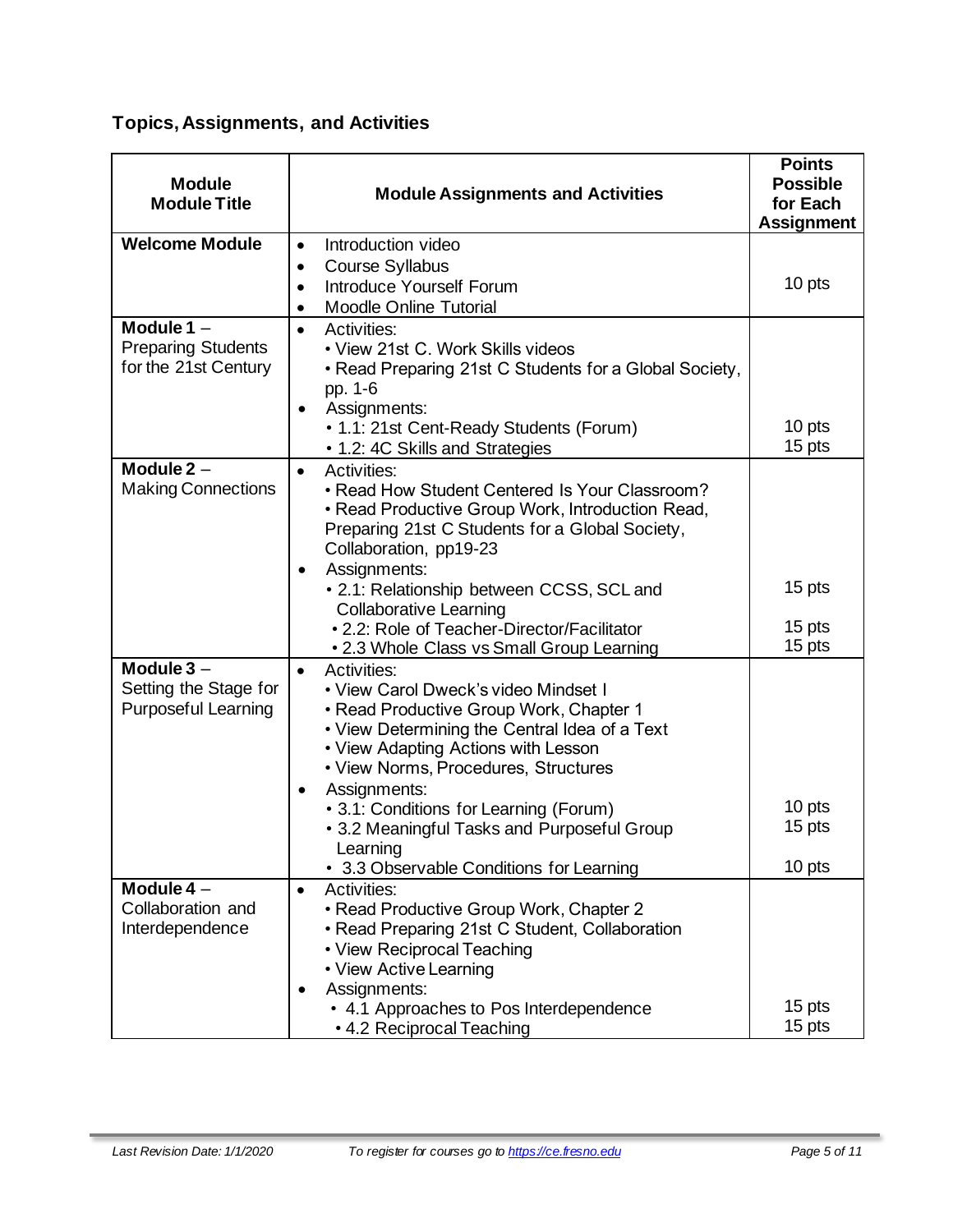| Module $5-$<br>Communication             | <b>Activities:</b><br>$\bullet$<br>• Read Productive Group Work, Chapter 3               |                  |
|------------------------------------------|------------------------------------------------------------------------------------------|------------------|
| Skills- Speaking and<br>Listening        | • Read Preparing 21st C Students Communication<br>• View the video, PBIS                 |                  |
|                                          | • View the video, Talking Chips<br>Assignments:                                          |                  |
|                                          | • 5.1: Language of Learning                                                              | 15 pts           |
|                                          | • 5.2: 21St Century Communication Skills                                                 | 15 pts           |
| Module $6 -$                             | • 5.3: SCL Toolkit, Part A- Speaking and Listening<br>Activities:<br>$\bullet$           | 25 pts           |
| Individual and Group<br>Progress Checks, | • Read Productive Group, Chapter 4, 5 and - 6 (pp.<br>$51-96$                            |                  |
| Assessments and                          | • View Group Assessments                                                                 |                  |
| Accountability                           | • View Groupwork: Collaborative Skills                                                   |                  |
|                                          | • View Formative Assess-Concept Maps                                                     |                  |
|                                          | • View Strategies - Open-Ended Questions                                                 |                  |
|                                          | Assignments:<br>• 6.1: Individual/Group Self-Assessments                                 | 15 pts           |
|                                          | • 6.2: Setting Student Expectations (Forum)                                              | 10 pts           |
|                                          | • 6.3: Toolkit, Part B-Assessments/Accountability                                        | 25 pts           |
| Module $7 -$                             | <b>Activities:</b><br>$\bullet$                                                          |                  |
| Reading and Writing                      | • View reading and writing strategies- Graphic                                           |                  |
| across the                               | Organizers, Literature Circles, GIST, and Mind                                           |                  |
| Curriculum                               | Mapping                                                                                  |                  |
|                                          | • View High School Group Writing                                                         |                  |
|                                          | Assignments:                                                                             | 15 pts           |
|                                          | • 7.1: Collaborative Reading-Writing<br>• 7.2: Toolkit, Part C-Reading/Writing           | 25 pts           |
| Module $8-$                              | Activities:<br>$\bullet$                                                                 |                  |
| Critical Thinking and                    | • Read Preparing 21st C St, Critical Thinking                                            |                  |
| Inquiry                                  | • View 8 Thinking Maps                                                                   |                  |
|                                          | • View Socratic Questioning                                                              |                  |
|                                          | • View Mystery Strategy                                                                  |                  |
|                                          | Assignments:                                                                             |                  |
|                                          | • 8.1: Critical Thinking (CT) Skills                                                     | 15 pts<br>15 pts |
|                                          | • 8.2: Collab Inquiry/Critical Thinking<br>• 8.3: Toolkit, Part D-Critical Think/Inquiry | 25 pts           |
| Module 9 -                               | <b>Activities:</b><br>$\bullet$                                                          |                  |
| Creativity,                              | • View Teaching Innovation/Problem Solving                                               |                  |
| Innovation, Choice                       | • Read Choice                                                                            |                  |
| and Differentiation                      | • Read Environments that Support Creativity                                              |                  |
|                                          | • Read Preparing 21st Century Students, Creative                                         |                  |
|                                          | Thinking, pp. 24-29.                                                                     |                  |
|                                          | Assignments:<br>$\bullet$<br>• 9.1 Differentiation and Interdependence                   |                  |
|                                          | • 9.2 Planning for Creativity and Innovation                                             |                  |
|                                          | • 9.3: SCL Toolkit, Part E: Creativity/Innovation                                        |                  |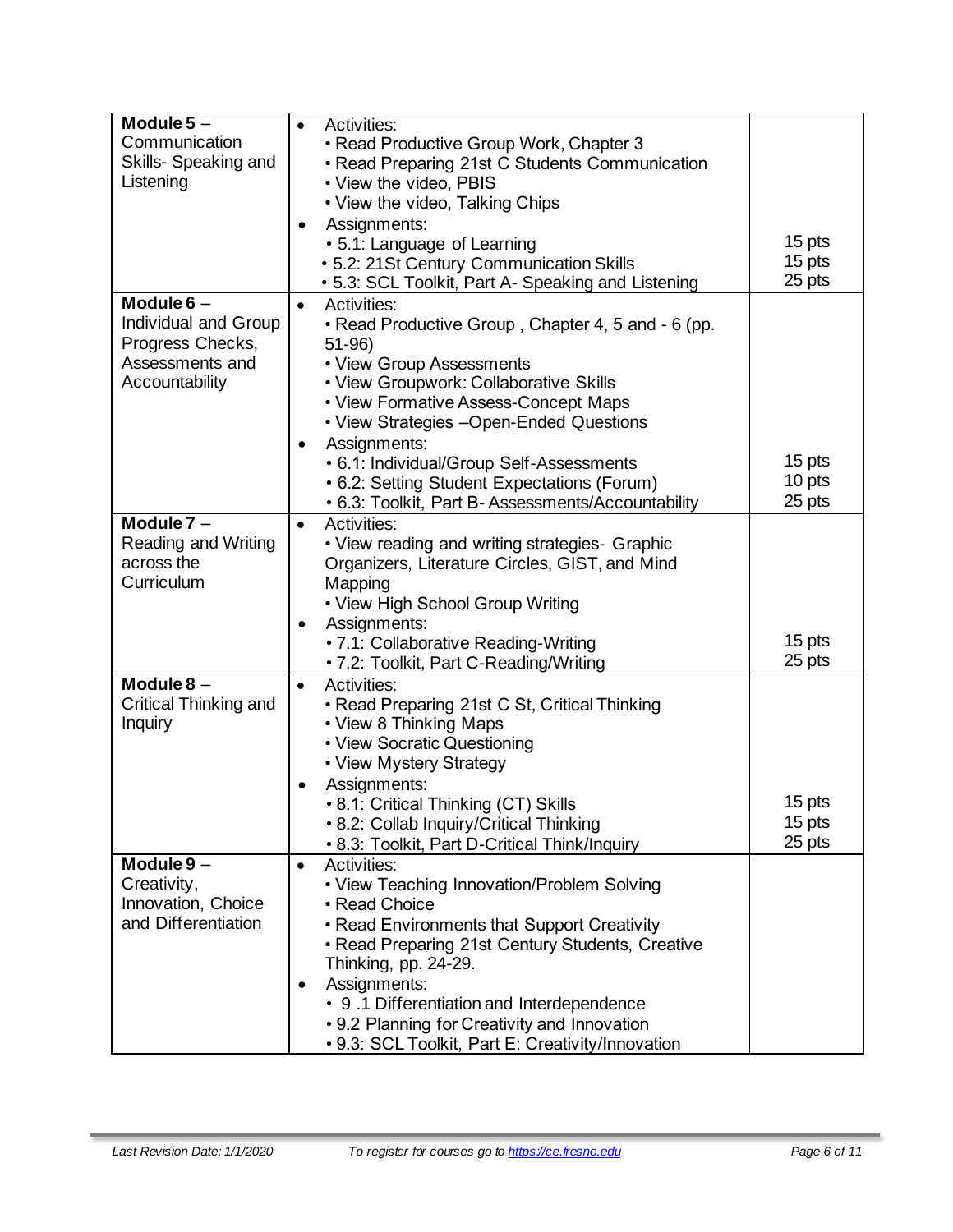| Module 10-<br>Integrating<br><b>Technology Tools</b><br>and Strategies | Activities:<br>$\bullet$<br>• Read Using Technology with Classroom Instruction<br>that Works<br>• View Movie Ticker Prices<br>• View 5 Amazing Examples of Collaborative<br>Technology                               |                  |
|------------------------------------------------------------------------|----------------------------------------------------------------------------------------------------------------------------------------------------------------------------------------------------------------------|------------------|
|                                                                        | Assignments<br>• 10.1: Technology Integration<br>• 10.2: SCL Toolkit, Part F: Technology Integration                                                                                                                 | 15 pts<br>25 pts |
| Module 11-<br>Preparing for<br><b>Success</b>                          | Activities:<br>$\bullet$<br>• View Taking Assessment to Task<br>• View Proportion and Relationships<br>Assignments:<br>$\bullet$<br>• 11.1: Evaluating SCL Lesson Quality<br>• 11.2 Creating Conditions for Learning | 15 pts<br>25 pts |
| <b>Module 12- Putting</b><br>It All Together                           | Activities:<br>$\bullet$<br>• Read 20 Collaborative Learning Tips<br>Assignments:<br>• 12.1 Signature Project or Unit of Study<br>• 12.2: Exemplary Instructional Strategy (Forum)                                   | 75 pts<br>15 pts |
| Course Wrap-up-<br>Grading and<br>Evaluation                           | <b>Final Reflection Forum</b><br><b>Course Evaluation</b><br>$\bullet$<br><b>Course Completion Checklist</b><br><b>Grade Request / Transcript Request</b>                                                            |                  |
|                                                                        | <b>TOTAL POINTS</b>                                                                                                                                                                                                  | 580 points       |

# **Grading Policies, Rubrics, and Requirements for Assignments**

#### **Grading Policies**

- Assignments will be graded per criteria presented in the course rubrics.
- $A = 90-100\%$  and  $B = 80-89\%$ , (anything below 80% will not receive credit.)
- The discernment between an A or a B letter grade is at the discretion of the instructor based on the quality of work submitted (see course rubrics).
- Coursework falling below a B grade will be returned with further instructions.
- All assignments must be completed to receive a grade and are expected to reflect the quality that teacher-training institutions require of professional educators. If completed assignments do not meet this standard, students will be notified with further instructions from the instructor.

#### **Grading Rubrics**

| Grade | Percentage | <b>Description</b> | <b>Rubric</b>                                                                                                                                                                        |
|-------|------------|--------------------|--------------------------------------------------------------------------------------------------------------------------------------------------------------------------------------|
| A     | 90-100%    | Excellent          | Meets all course / assignment requirements with<br>significant evidence of subject mastery and<br>demonstration of excellent graduate level professional<br>development scholarship. |
| B     | 80-89%     | Very Good          | Adequately meets criteria for all course/assignment<br>requirements - demonstrates subject competency with<br>very good graduate level professional development<br>scholarship.      |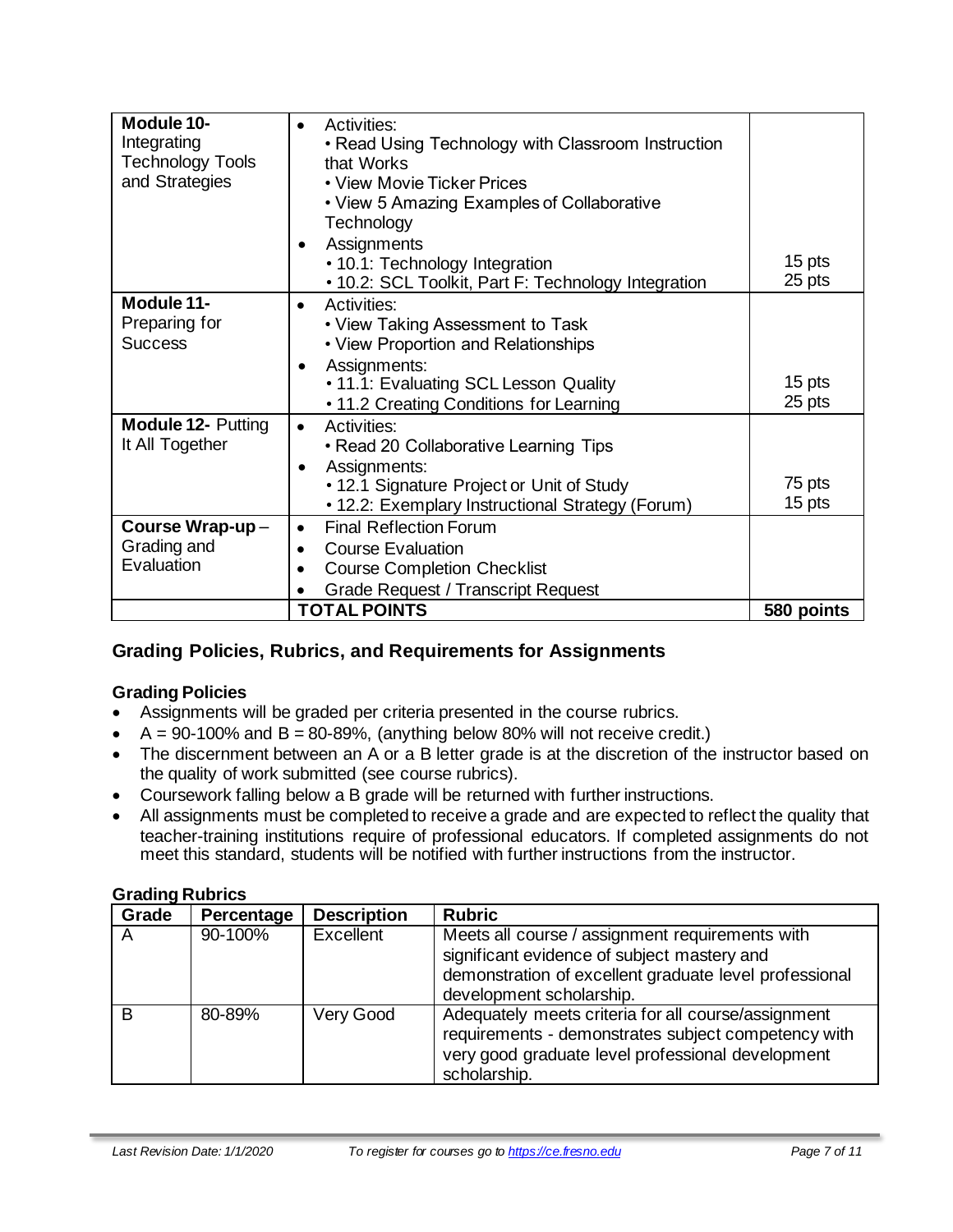| <b>NC</b> | Below 80% | Unacceptable | Does not meet the minimum criteria for all            |
|-----------|-----------|--------------|-------------------------------------------------------|
|           |           |              | course/assignment requirements and demonstrated       |
|           |           |              | little, if any, evidence of acceptable graduate level |
|           |           |              | professional development scholarship.                 |

#### **Writing Requirements**

- **Superior:** Writing is clear, succinct, and reflects graduate level expectations. Clearly addresses all parts of the writing task. Maintains a consistent point of view and organizational structure. Include relevant facts, details, and explanations.
- **Standard:** Writing is acceptable with very few mistakes in grammar and spelling. Addresses most parts of the writing task. Maintains a mostly consistent point of view and organizational structure. Include mostly relevant facts, details, and explanations.
- **Sub-standard:** Writing contains noticeable mistakes in grammar and spelling. Does not address all parts of the writing task. Lacks a consistent point of view and organization structure. May include marginally relevant facts, details, and explanations.

#### **Lesson Plan Requirements**

- **Superior:** Instructional goals and objectives clearly stated. Instructional strategies appropriate for learning outcome(s). Method for assessing student learning and evaluating instruction is clearly delineated and authentic. All materials necessary for student and teacher to complete lesson clearly listed.
- **Standard:** Instructional goals and objectives are stated but are not easy to understand. Some instructional strategies are appropriate for learning outcome(s). Method for assessing student learning and evaluating instruction is present. Most materials necessary for student and teacher to complete lesson are listed.
- **Sub-standard:** Instructional goals and objectives are not stated. Learners cannot tell what is expected of them. Instructional strategies are missing or strategies used are inappropriate. Method for assessing student learning and evaluating instruction is missing. Materials necessary for student and teacher to complete lesson are missing.

#### **Discussion Forum Requirements**

- **Superior:** Response was at least 1 page (3 fully developed paragraphs) in length. Thoroughly answered all the posed questions, followed all the assignment directions, proper grammar and no spelling errors. Language is clear, concise, and easy to understand. Uses terminology appropriately and is logically organized.
- **Standard:** Response was 1/2 to 1 page in length (2-3 fully developed paragraphs). Answered all the questions but did not provide an in-depth analysis, followed most of the assignment directions, proper grammar and no spelling errors. Language is comprehensible, but there a few passages that are difficult to understand. The organization is generally good.
- **Sub-standard:** Response was less than ½ page in length (1 paragraph). Did not answer all the required questions and/or statements or responses were superficial, vague, or unclear, did not follow the assignment directions, many grammar and spelling errors. Is adequately written, but may use some terms incorrectly; may need to be read two or more times to be understood.

#### **Instructor/Student Contact Information**

Throughout the course participants will be communicating with the instructor and their classmates on a regular basis using asynchronous discussion forums. A virtual office is utilized for class questions and students are provided with instructor contact information in the event they want to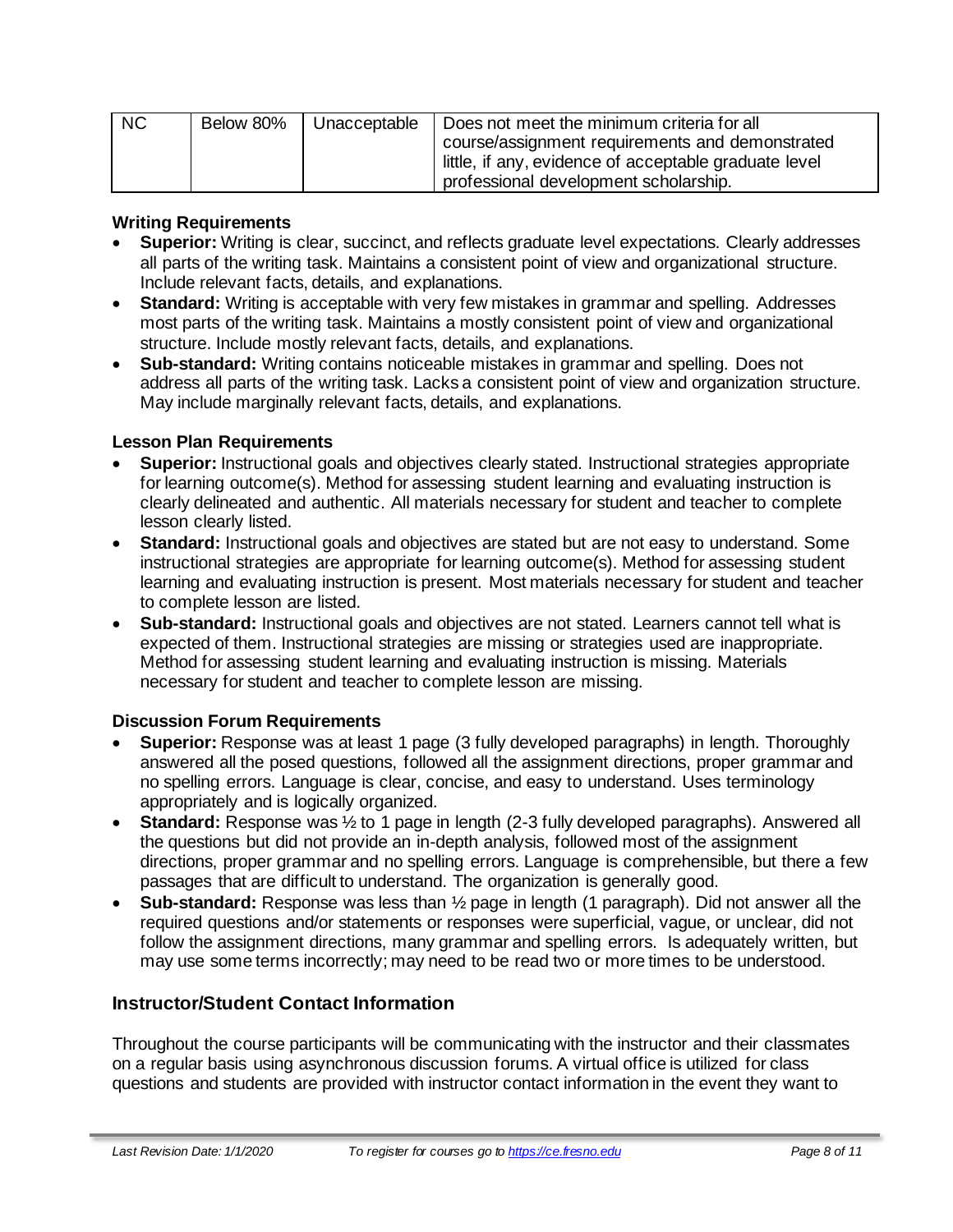make email or phone contact. In addition, students are encouraged to email or phone the instructor at any time. Students will also receive feedback on the required assignments as they are submitted.

## **Discussion Forums**

Participation is an important expectation of this course and all online courses. Online discussions promote reflection and analysis while allowing students to appreciate and evaluate positions that others express. While students may not be engaging with the same students throughout this course they will be expected to offer comments, questions, and replies to the discussion question whenever possible. The faculty role in the discussion forum is that of an observer and facilitator.

#### **Coursework Hours**

Based on the Carnegie Unit standard, a unit of graduate credit measures academic credit based on the number of hours the student is engaged in learning. This includes all time spent on the course: reading the textbook, watching videos, listening to audio lessons, researching topics, writing papers, creating projects, developing lesson plans, posting to discussion boards, etc. Coursework offered for FPU Continuing Education graduate credit adheres to 45 hours per semester unit for the 900-level courses. Therefore, a student will spend approximately 135 hours on a typical 3-unit course.

#### **Services for Students with Disabilities**

Students with disabilities are eligible for reasonable accommodations in their academic work in all classes. In order to receive assistance, the student with a disability must provide the Academic Support Center with documentation, which describes the specific disability. The documentation must be from a qualified professional in the area of the disability (i.e. psychologist, physician or educational diagnostician). Students with disabilities should contact the Academic Support Center to discuss academic and other needs as soon as they are diagnosed with a disability. Once documentation is on file, arrangements for reasonable accommodations can be made. For more information and for downloadable forms, please go to [https://www.fresno.edu/students/academic](https://www.fresno.edu/students/academic-support/services-students-disabilities)[support/services-students-disabilities.](https://www.fresno.edu/students/academic-support/services-students-disabilities) 

#### **Plagiarism and Academic Honesty**

All people participating in the educational process at Fresno Pacific University are expected to pursue honesty and integrity in all aspects of their academic work. Academic dishonesty, including plagiarism, will be handled per the procedures set forth in the Fresno Pacific University Catalogue <https://www.fresno.edu/students/registrars-office/academic-catalogs>

#### **Technology Requirements**

To successfully complete the course requirements, course participants will need Internet access, can send and receive email, know how to manage simple files in a word processing program, and have a basic understanding of the Internet. Please remember that the instructor is not able to offer technical support. If you need technical support, please contact your Internet Service Provider.

**Moodle:** This course will be delivered totally online. Moodle is a learning management system that provides students access to online resources, documents, graded assignments, quizzes, discussion forums, etc. Moodle is easy to learn and has a friendly user interface. To learn more about Moodle,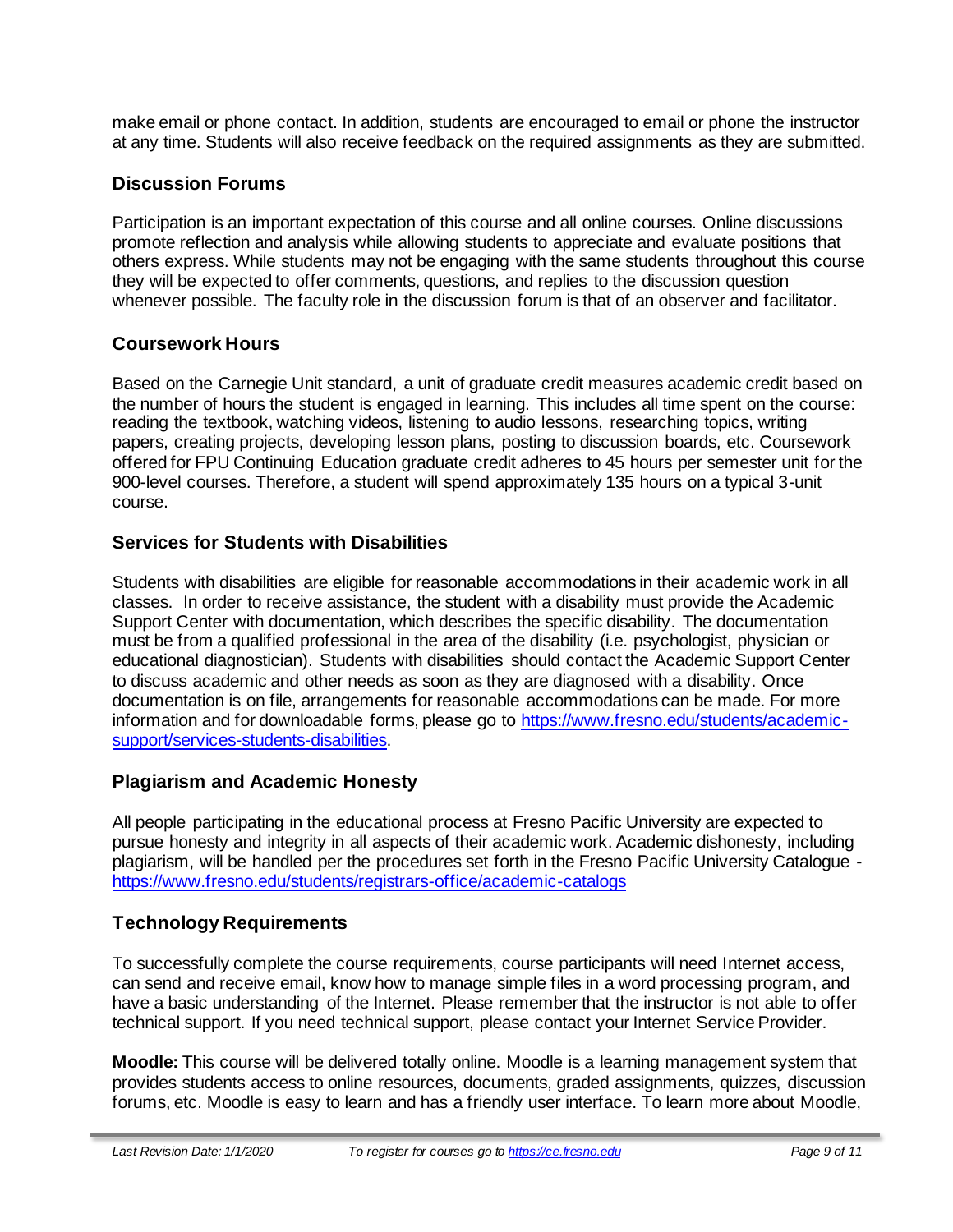go to [https://docs.moodle.org/33/en/Student\\_FAQ.](https://docs.moodle.org/33/en/Student_FAQ) There are also some student tutorials on the Center for Online Learning website at Fresno Pacific University - [https://col.fresno.edu/student.](https://col.fresno.edu/student)

**Moodle Site Login and Passwords:** Students will need to have internet access to log onto [https://ce-connect.fresno.edu.](https://ce-connect.fresno.edu/) The username and password numbers for Moodle access will be sent to you by the university using the email address you submitted at the time of registration. The instructor will then contact you with a welcome communication. If you need help with your username and password recovery, please contact the Continuing Education office at (800) 372- 5505 or (559) 453-2000 during regular office hours - Mon-Fri 8:00 am to 5:00 pm. or email them at [prof.dev@fresno.edu.](mailto:prof.dev@fresno.edu)

**Getting Help with Moodle:** If you need help with Moodle, please contact the Center for Online Learning (COL), by telephone or the website. Help by phone (559) 453-3460 is available Mon-Thurs 8:00 am to 8:00 pm and on Fridays from 8:00 am to 5:00 pm, or by filling out a "Request Services" form at [https://col.fresno.edu/contact/request-services.](https://col.fresno.edu/contact/request-services) Please identify that you are with the "School = Continuing Education".

#### **Final Course Grade and Transcripts**

When all work for the course has been completed, students will need to logon to the Continuing Education website [\(https://ce.fresno.edu/my-account\)](https://ce.fresno.edu/my-account) and "Request Final Grade". Once the instructor receives the requests and submits the grade online, students may log back in to view their Final Grade Report or order transcripts online. Please allow at least two weeks for the final grade to be posted. For more information, see the Continuing Education Policies and Procedures at [https://ce.fresno.edu/ce-policies-and-procedures.](https://ce.fresno.edu/ce-policies-and-procedures) 

### **University Policies and Procedures**

Students are responsible for becoming familiar with the information presented in the Academic Catalog and for knowing and observing all policies and procedures related to their participation in the university community. A summary of university policies may be found on the university website at [https://www.fresno.edu/students/registrars-office/academic-catalogs.](https://www.fresno.edu/students/registrars-office/academic-catalogs)

# **Fresno Pacific University Student Learning Outcomes**

**Student Learning Outcomes Oral Communication:** Students will *exhibit* clear, engaging, and confident oral communication – in both individual and group settings – and will critically *evaluate*  content and delivery components.

**Written Communication:** Students will *demonstrate* proficient written communication by *articulating* a clear focus, *synthesizing* arguments, and utilizing standard formats in order to *inform* and *persuade* others.

**Content Knowledge:** Students will *demonstrate* comprehension of content-specific knowledge and the ability to apply it in theoretical, personal, professional, or societal contexts.

**Reflection**: Students will *reflect* on their personal and professional growth and *provide evidence*  of how such reflection is utilized to manage personal and vocational improvement.

**Critical Thinking:** Students will *apply* critical thinking competencies by *generating* probing questions, *recognizing* underlying assumptions, *interpreting* and *evaluating* relevant information, and *applying* their understandings to new situations.

**Moral Reasoning:** Students will *identify* and *apply* moral reasoning and ethical decision-making skills, and *articulate* the norms and principles underlying a Christian world-view.

**Service**: Students will *demonstrate* service and reconciliation as a way of leadership.